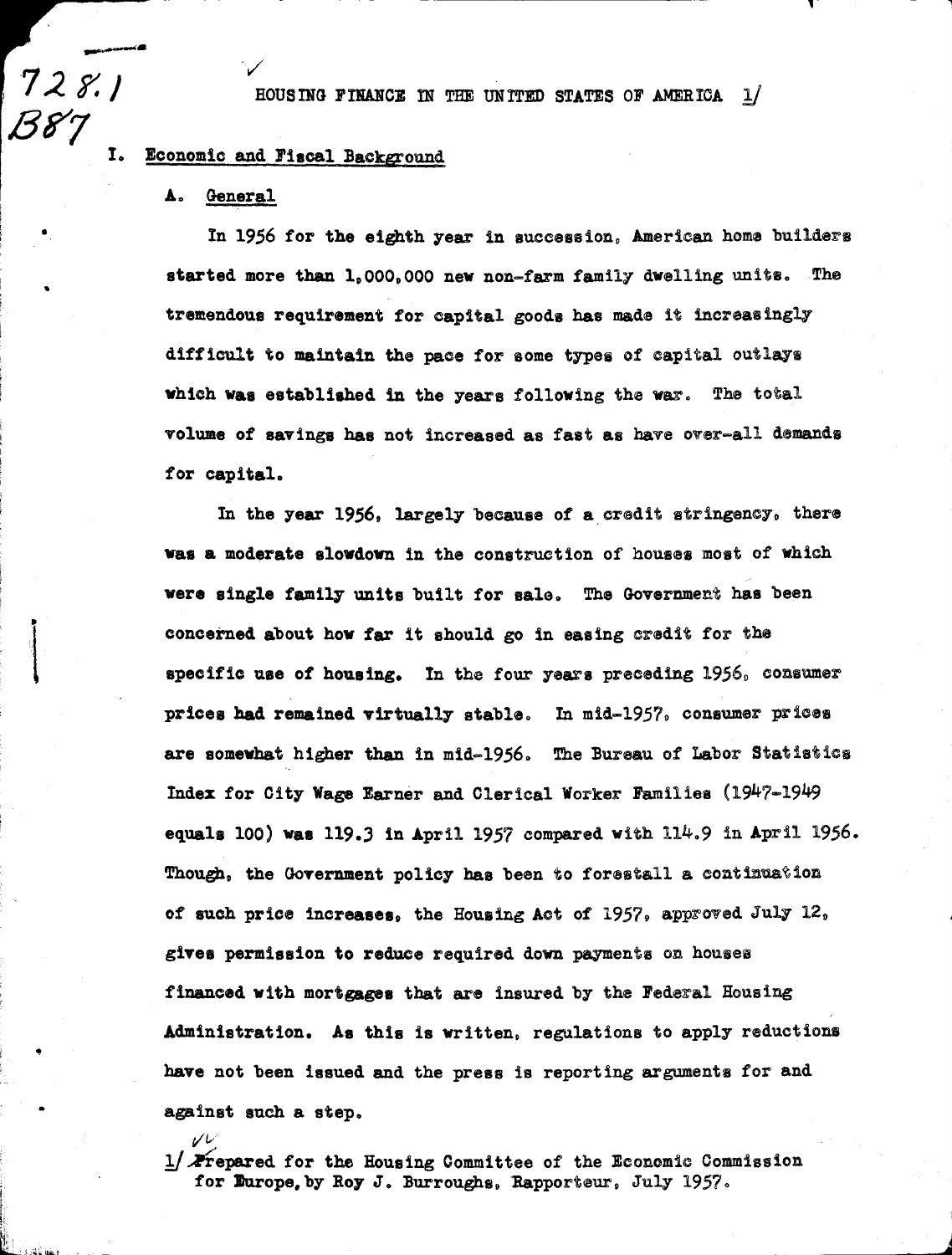## **B.** Annual Investment

New non-farm residential building put in place totaled 15.6 billion in 1956. This represented about 3.8 percent of gross national product and 23.9 percent of private domestic investment. New residential construction constituted between the 3.3 percent of gross national product in 1949 and the  $4.5$  percent in 1950. Other years since 1949 it has been between these two extremes. The annual investment figures do not include farm housing. In 1956 estimated expenditures for farm operators<sup>9</sup> dwellings were \$730 million. Small additional amounts were spent on farm dwellings not occupied by operators.

## C. Sources of Capital.

Though housing in the United States is financed almost entirely from private resources, various types of governmental arrangements are used to encourage such private investment; thus in 1956 when 1,118,100 family non-farm dwellings were started,  $1,093,900$  were privately owned and privately financed. Only 24,200 publicly owned dwellings were started in 1956. Data are unavailable to indicate what portion of the new structures were built by credit and what portion were financed from equity investments. It is known that in 1950 when a census was taken that about one-half of the houses were occupied by their owners and of these, approximately one-half were free and clear of mortgage debt. In the meantime, owner occupancy has risen to about 60 percent and undoubtedly the number of families with a high ratio of mortgage to home value has increased. The mortgage-free owner-occupied one-family home remains an important factor in the economic stability of the United States.

 $-2 -$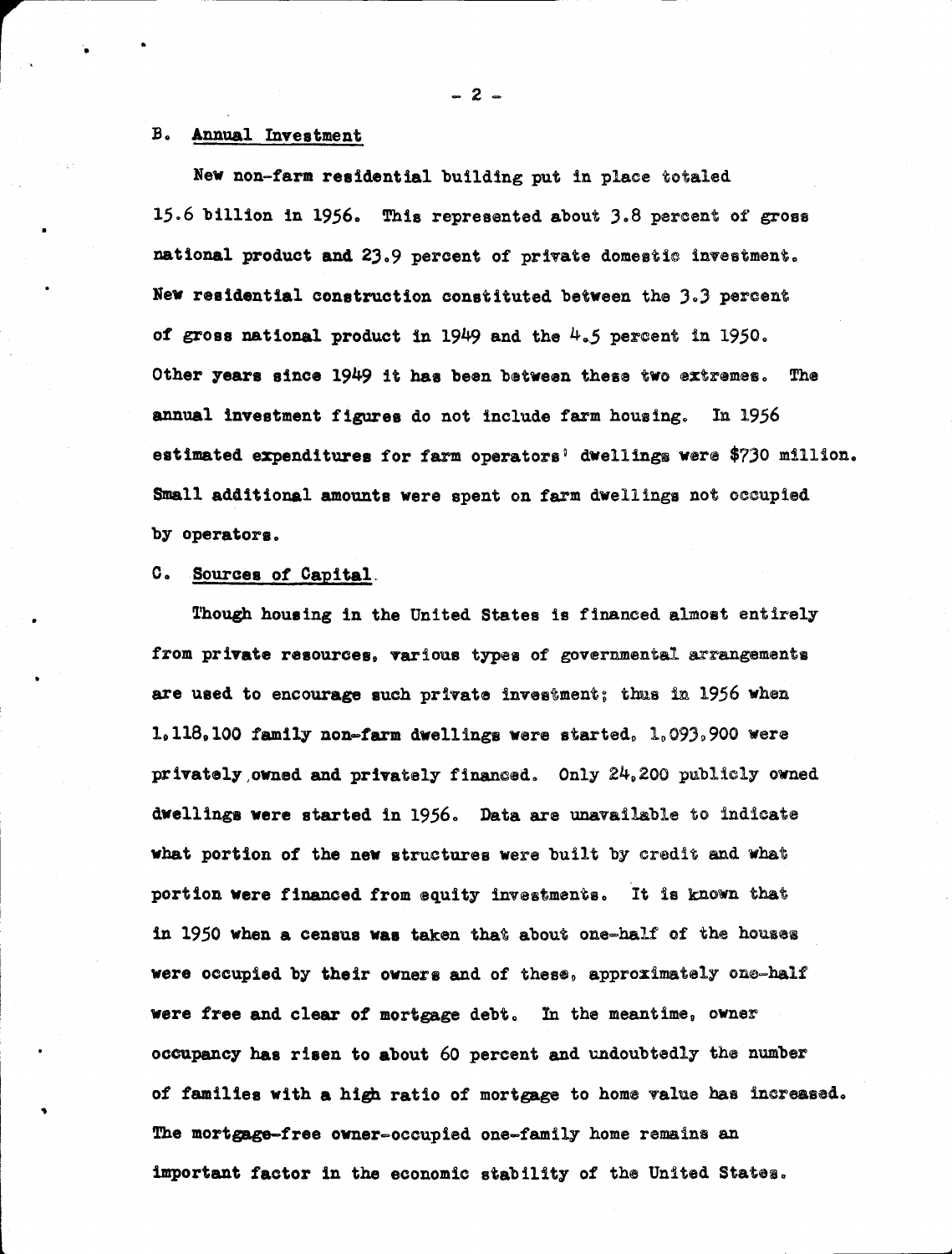One-family dwellings occupied by tenants are usually owned by individual landlords, perhaps themselves former occupants. Such individual landlords are most commonly small investors with only one or a few houses to let. Multifamily apartment buildings, important chiefly in large cities, may be owned by individuals, corporations, or sometimes by cooperative groups.

#### D. Employment

The Department of Labor reports that employment by building construction contractors totaled 2,279,000 persons in 1955 when 1.328.900 non-farm houses were started. Of these 938.000 worked for general contractors who were engaged in construction of buildings. such as private residences, apartments, farm buildings, industrial and commercial structures, public buildings, and building alterations and repairs. Another 1,342,000 persons were employed by special trade contractors who were engaged in plumbing, painting, plastering, and carpentering. In that year the total civilian employment was 63, 193, 000 регвода.

Although the above figures do not identify specifically those engaged in the construction of residential buildings, unofficial informed guesses indicate that approximately one-man-year of work on a building site is required to construct a house. Approximately an equal amount of labor is required in the manufacture of materials used in a family dwelling unit.

# II. Rent Policy

Except in wartime, it is a policy of the Federal Government of the United States of America to maintain a free market in the sale and rental of family dwellings. Prices and rents are free to move in

 $-3-$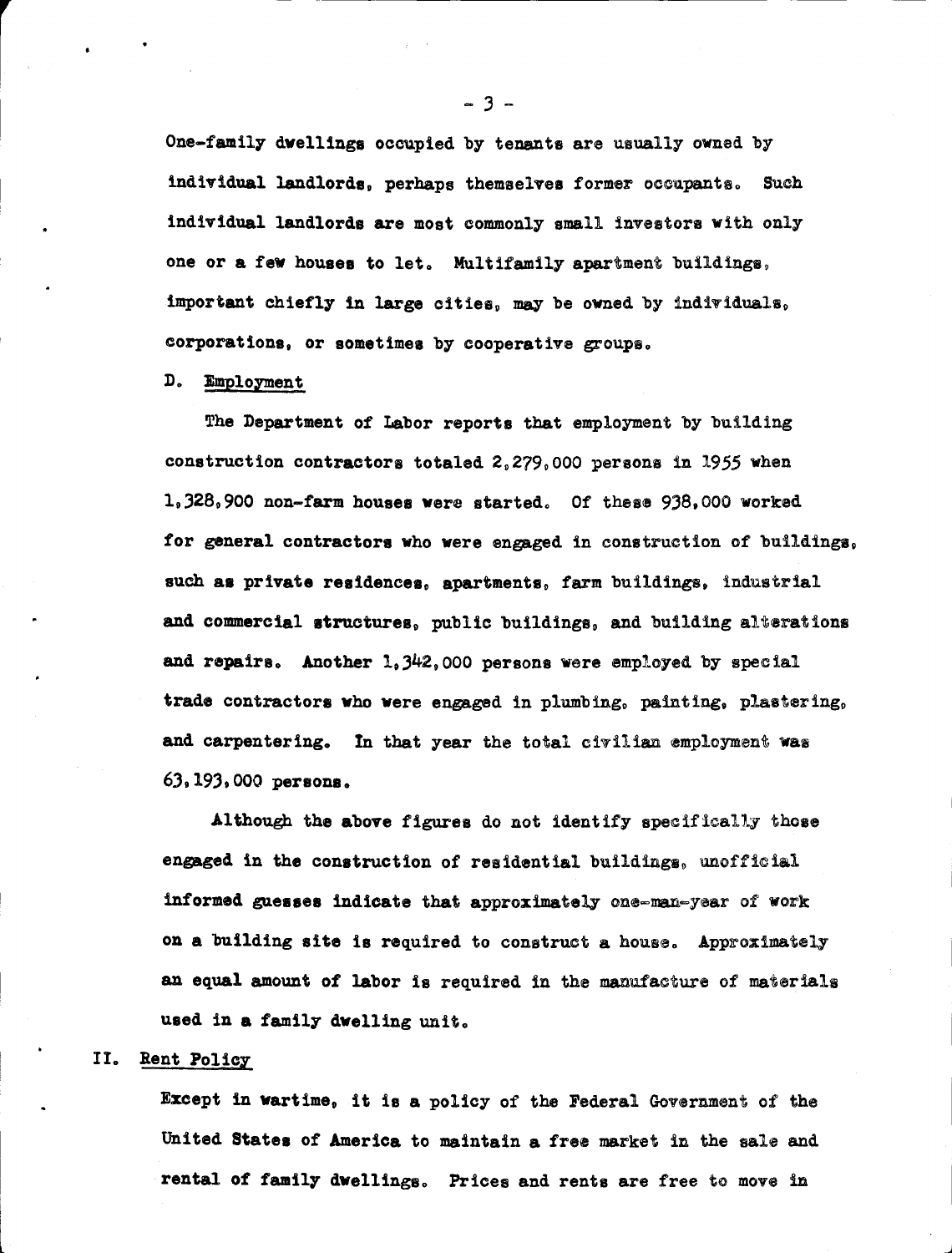keeping with the relation between units available and the number of units consumers are willing to buy or rent at any of a given series of prices. Thus there is freedom of consumer choice within the limits of the individual family pocketbook and availability of space. The free market assures the rationing of space in keeping with the needs and buying power of the consumer. Construction is stimulated and guided by consumers' preferences. There are so many small-scale landlords and builders that price competition can be quite effective.

There are, however, requirements in the National Housing Act that the Federal Housing Administration must approve rent schedules proposed by mortgagors whose properties have been financed with the assistance of mortgage insurance provided by the Federal Housing Administration. Each of the 48 states has implicit authority, rarely used, to impose rent controls. In general, the control of rents in the USA has been only a wartime phenomenon.

# III. Building Costs

According to the Department of Commerce, median selling prices for new one-family houses was \$14,500 in 1956. The average floor area was about 1,230 square feet distributed predominantly between 1,000 and  $1,499$  square feet. The price of a new house was less than three times the average income of all families (buyers and non-buyers) in the same year.

Buyers of new houses can be expected to be somewhat higher in the income scale than the average. Families with incomes below the average would normally buy an older house or else lease one from someone else.

-4-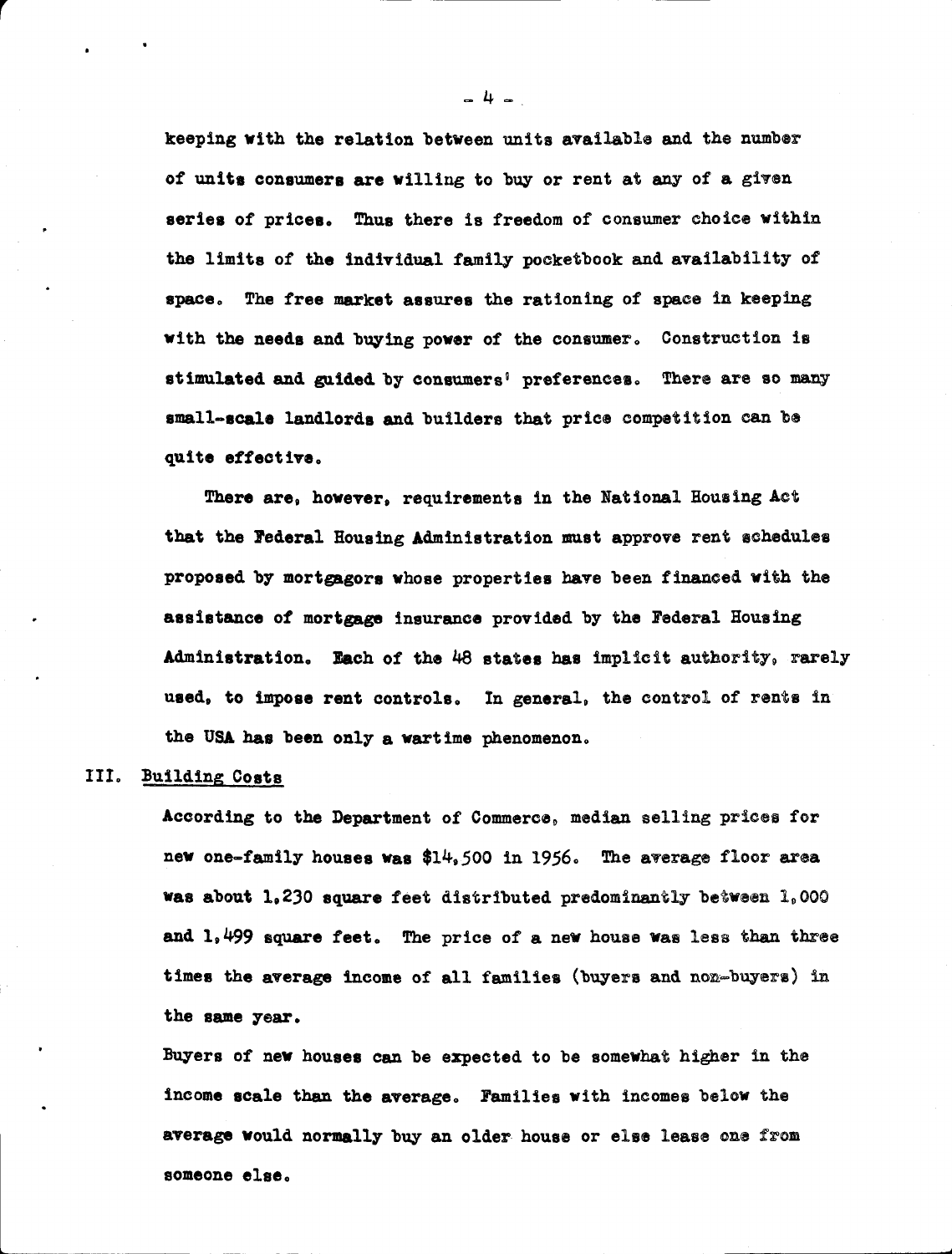The relationship between the cost of the house and family income is further indicated by the experience of the Federal Housing Administration. For example in 1956 the median annual income of those who bought new houses, mortgages on which were insured by FHA, was estimated to be \$6,054. The annual income of the average home buyer was 46 percent of the appraised value of the typical home. According to the Commissioner of the Federal Housing Administration, families with incomes from \$2,500 to \$15,000 were benefited by the insured mortgage program.

Over the years it is probable that the home buyer has obtained increasingly more for any given effort he has devoted to buying a house. Not only has labor effort in general been more productive but advancing technology both in construction and in types of equipment used in the house has given more utility for a given input. The FHA Commissioner recently stated, "Modern research is operating in three ways to produce a better house. It studies the requirements of today's families in both practical and aesthetic terms; it develops new materials and methods of construction to produce a home that will meet these requirements; and it investigates techniques for keeping costs within the reach of the average family." (FHA release July 1, 1957)

The dollar cost of construction has increased somewhat in recent years; for example, the Boeckh index of the cost of building residences (1947-1949 equals 100) increased from 119.1 in 1952 to 123.9 in 1955 and 129.3 in 1956. In the same period the United States Department of Labor Index of Housing Costs which covers rent,

-5-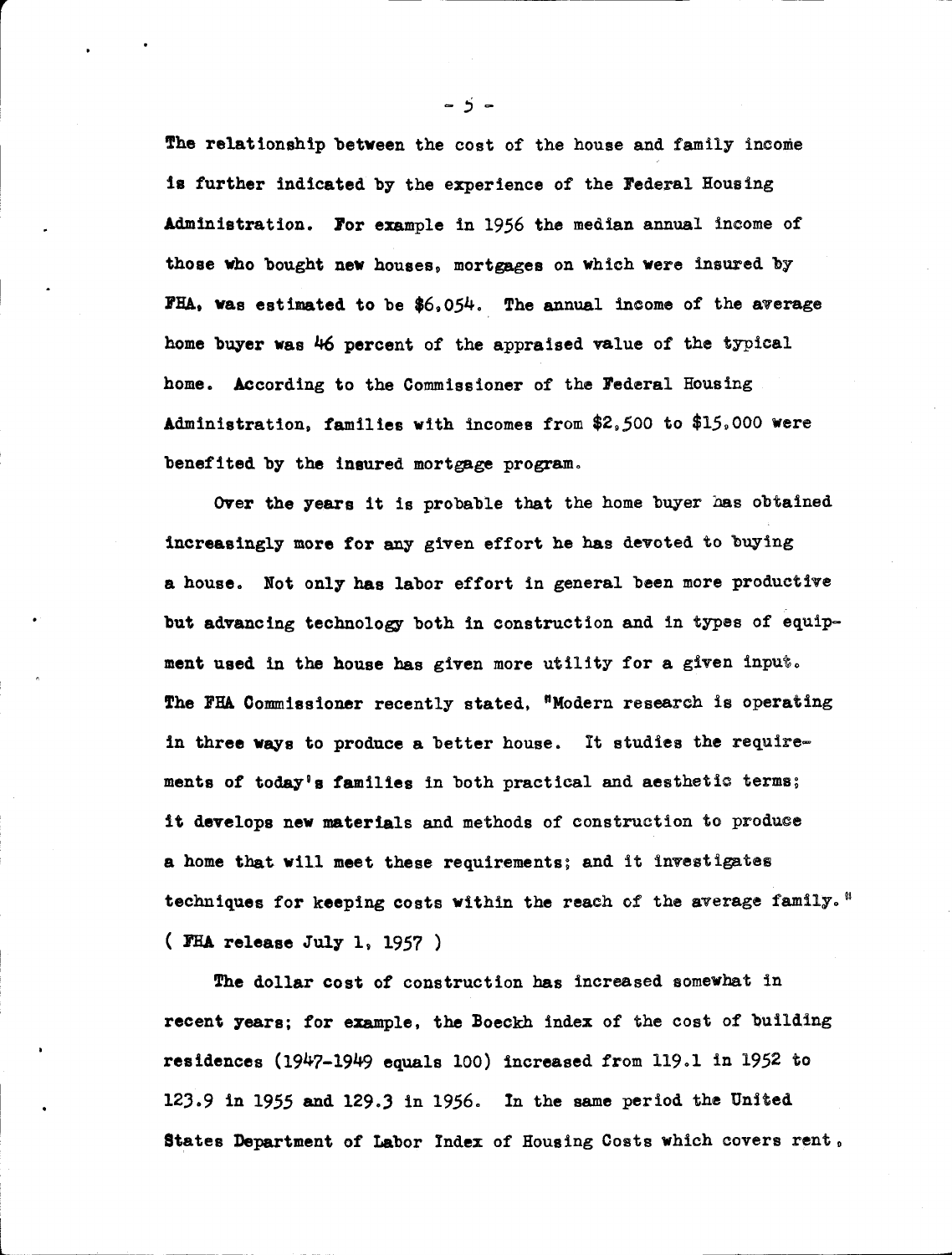gas and electricity, fuel, furnishings and other operating costs, for city wage earner and clerical worker families was 121.7 in 1956 compared with 120.0 in 1955 and 114.6 in 1952. The index for rent alone was 132.7 in 1956; 130.3 in 1955; 117.9 in 1952.

The index of wholesale prices of building materials (1947-1949) equals 100) was 130.7 (preliminary) in April 1957 compared with 131.3 in April 1956. For the year 1955 the Index was  $125.5$  and the year 1952, it was 118.2.

The average hourly earnings in building construction was \$2.80 in 1956 compared with \$2.66 in 1955 and \$2.31 in 1952. The average weekly hours worked in building construction was 36.4 in 1956 compared with 36.1 in 1955 and 38.1 in 1952.

## IV. Housing Requirements

New non-farm housing production in the past has maintained a fairly close relationship to the net gains of non-farm population with about one new home built for every three persons added.

The demand for housing has been caused not only by population growth but by shifts of population from one part of the country to another, removal of extra or "doubled-up" families to separate households, and by the need to replace housing as it becomes worn out with age or is demolished to make way for something else. This requirement for increased dwelling space has been met both by new construction and by conversion of existing structures into any additional number of units.

In 1951 the Housing and Home Finance Agency estimated that by 1960 there would be a need for an additional  $14,386,000$  dwelling units. It was estimated that replacements and rehabilitation

 $-6-$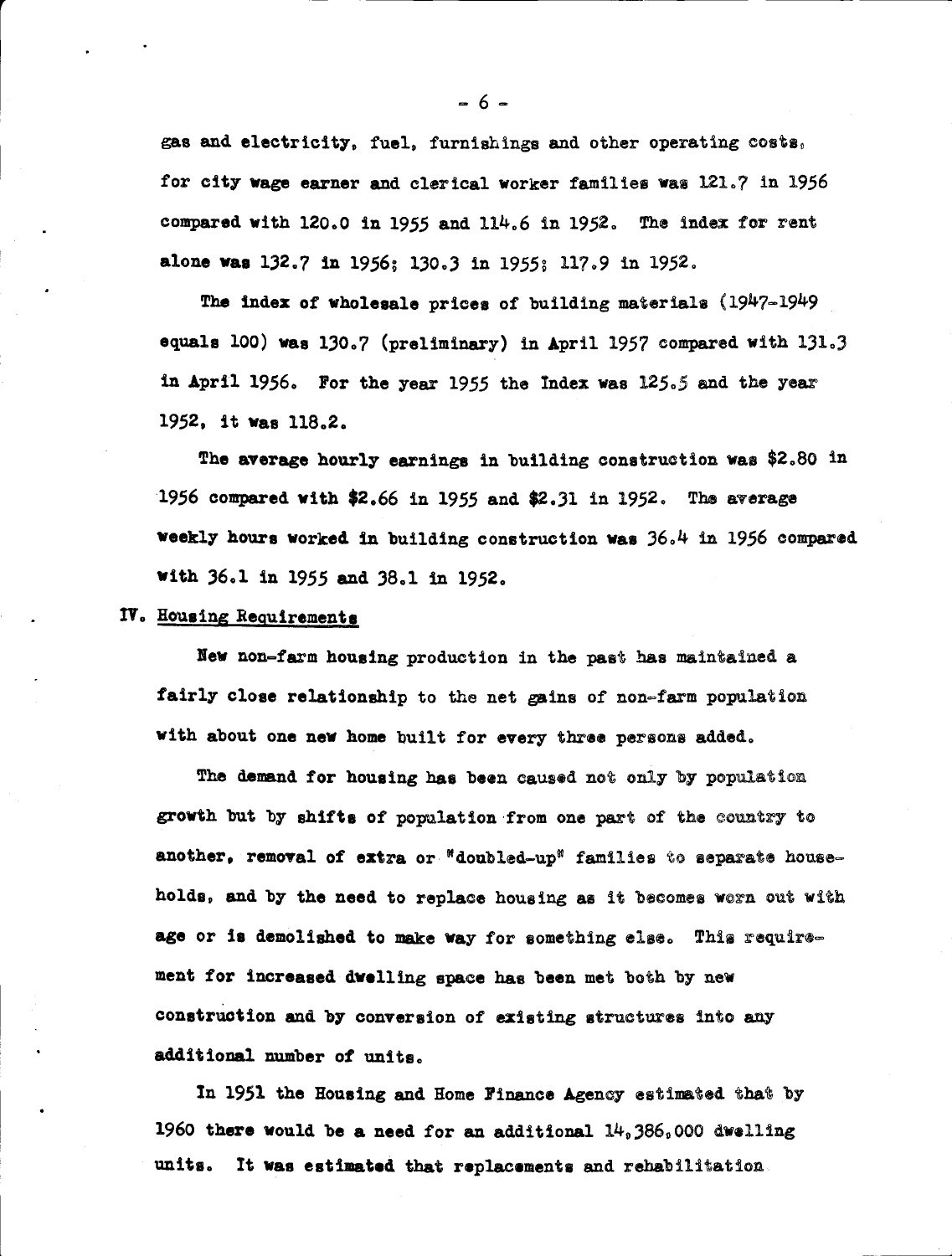would account for 8,400,000 units and that 5,986,000 units would have to be added to the inventory. Since that time, and through 1956,  $8,385,500$  units have been built.

Population has grown more rapidly than was anticipated in 1951. The 1951 estimate had anticipated an increase of 5 million non-farm households in the decade 1950 to 1960. The current estimated increase from March 1950 to March 1957 is 6 million total households. However there are 7,000,000 new non-farm households, reflecting a sizeable shift from farm to non-farm living. In some cases a household will change classification without any physical change except that the occupant no longer operates or works on the farm land. But in general the statistics represent a physical movement of households away from the farms. Scientific and mechanized agriculture releases more and more people for other types of production.

Of the 38.9 million married couples in 1957, only 1.2 million did not maintain their own households. Ten years earlier there were 2.9 "doubled-up" or extra families in households. This is one of the most flexible factors in the real estate market, the number changing with economic conditions and availability of space.

The results of a sample inventory soon to become available will reflect the results of demolitions, conversions, and changes in vacancies.

# V. Output of Dwellings

Non-farm housing started in the United States in the years 1950 through 1956 totaled 8,385,000 dwelling units. The starts represent from 26 to 38 percent of the net gain in population when the two series are expressed as five-year moving averages.

 $-7-$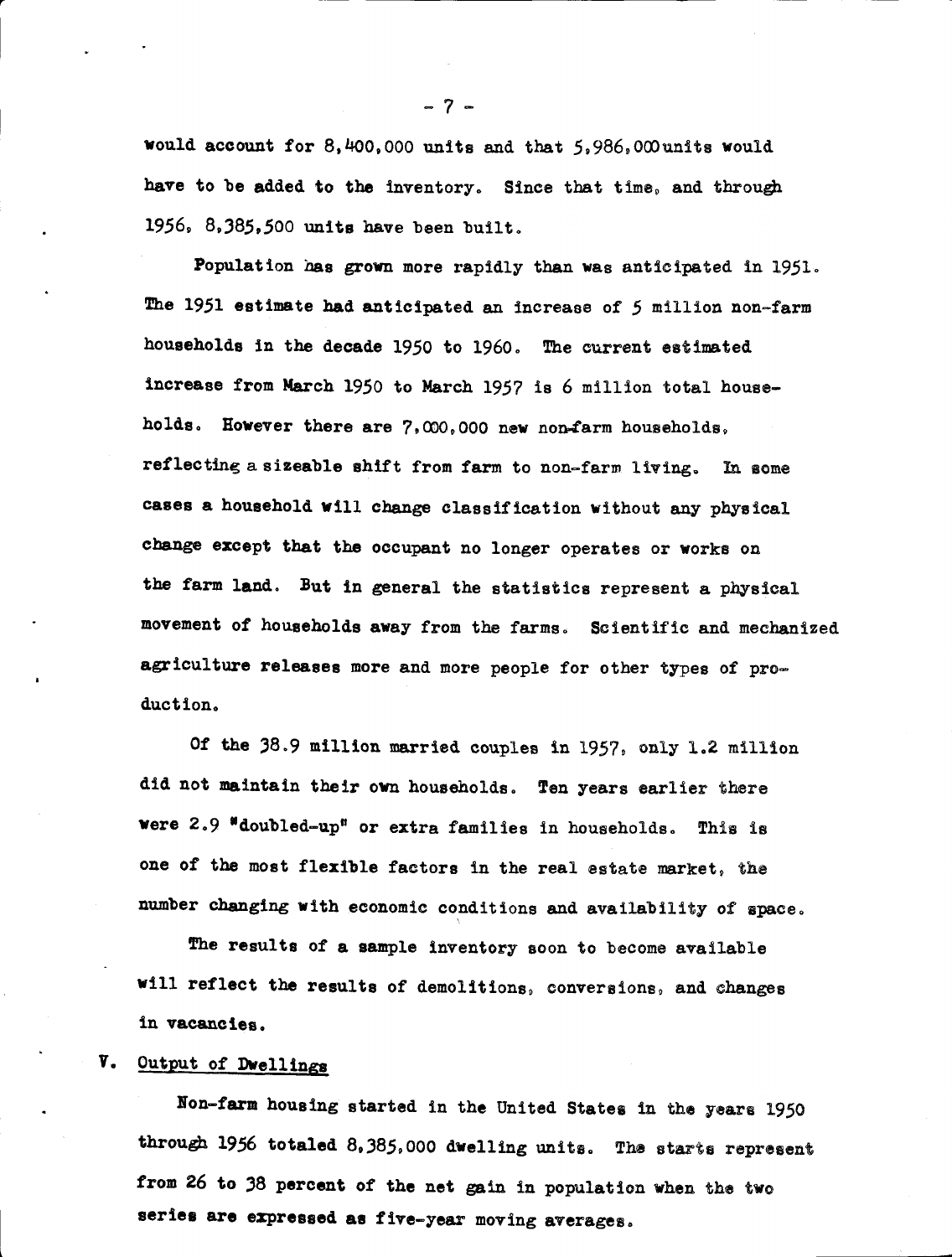The actual number of dwelling units started in the years 1950 through 1956 follows:

| 1950 | 1,396.0  |
|------|----------|
| 1951 | 1,091.0  |
| 1952 | 1, 127,0 |
| 1953 | 1,103.8  |
| 1954 | 1,220.4  |
| 1955 | 1,328.9  |
| 1956 | 1,118.1  |

In the second quarter of 1957, 2.6 percent of the inventory of dwelling units for year-round use (and not dilapidated) was for sale or rent.

## VI. Sources of Output

Small-scale builders and owner-builders constitute the largest number of those engaged in the construction of housing. For the year 1949, for which surveys are available, 33 percent of dwelling units were started by those who built only one unit a year; 24 percent by those who constructed 100 or more units in the year; 25 percent of the dwelling units by those who constructed from  $10 - 99$  units in the year; and another 24 percent, by those who built from  $2 - 9$  units in the year. Excluding houses built by owner-users, a third of the other buildings were built by those who built 100 or more units in the year and only 8 percent by those who built one unit in the year. From another point of view, of the 988.760 private dwelling units started in 1949, 270,600 were by the owner-builders, mainly those who lived in the finished product. The remaining  $697,470$  units were started by operative builders and general contractors.

Nearly all construction was done by the private builder for private ownership. When in 1956, 1,118,100 dwelling units were started, only 24,200 of this total were publicly owned. The latter were built by local housing authorities with certain assistance from the Federal Government.

 $-8 -$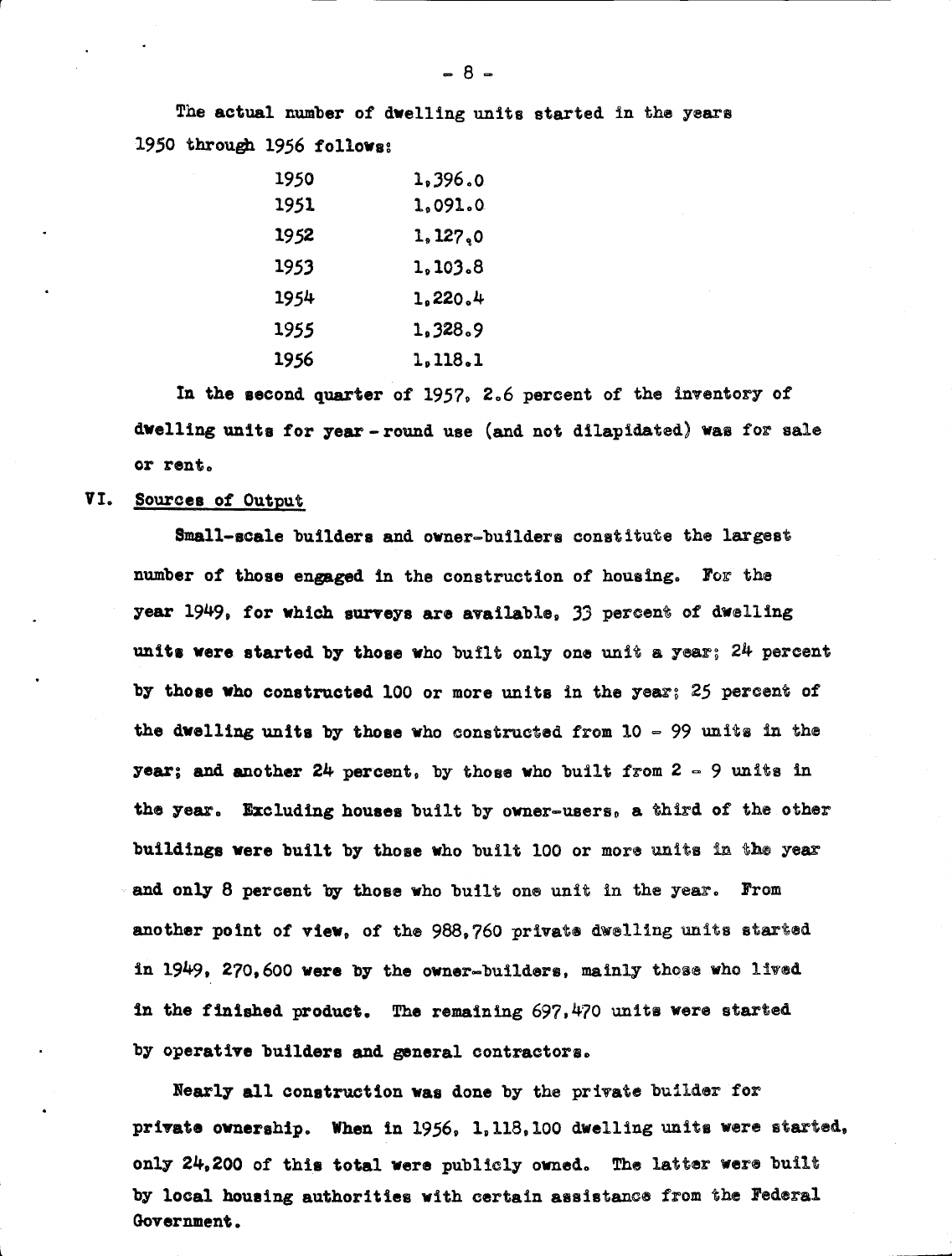### VII. Financial Methods

In the brief space of this report it is impossible to give a comprehensive picture of housing finance in the United States. In the near future an up-to-date copy of a paper by the Housing and Home Finance Agency entitled, "Summary Description of Housing Finance in the United States," will be sent to the ECE Secretariat. Also available to the Secretariat will be a copy of the 9th Annual Report of the Housing and Home Fianace Agency and Housing in United States - a graphic presentation.

The financing of housing in the United States is done almost altogether through private resources. Private ownership of houses built by private enterprise and financed by private institutions represents the normal and almost all prevailing situation. This spirit of enterprise is cultivated by the Federal Government.

The Federal Government has a definite goal which was stated in the Housing Act of 1949. This goal is  $\alpha$ ... the realization as soon as feasible of the goal of a decent home and a suitable living environment for every Anerican family..."

The means recommended by Congress for attainment of that goal is that "... private enterprise shall be encouraged to serve as large a part of the total need as it can...<sup>11</sup>

It is the purpose of Government to use its resources in such a manner as "... to enable private enterprise to serve more of the total need..."

Private enterprise is thus enabled to provide the means for improvement of housing. Government provides favorable conditions to

-9-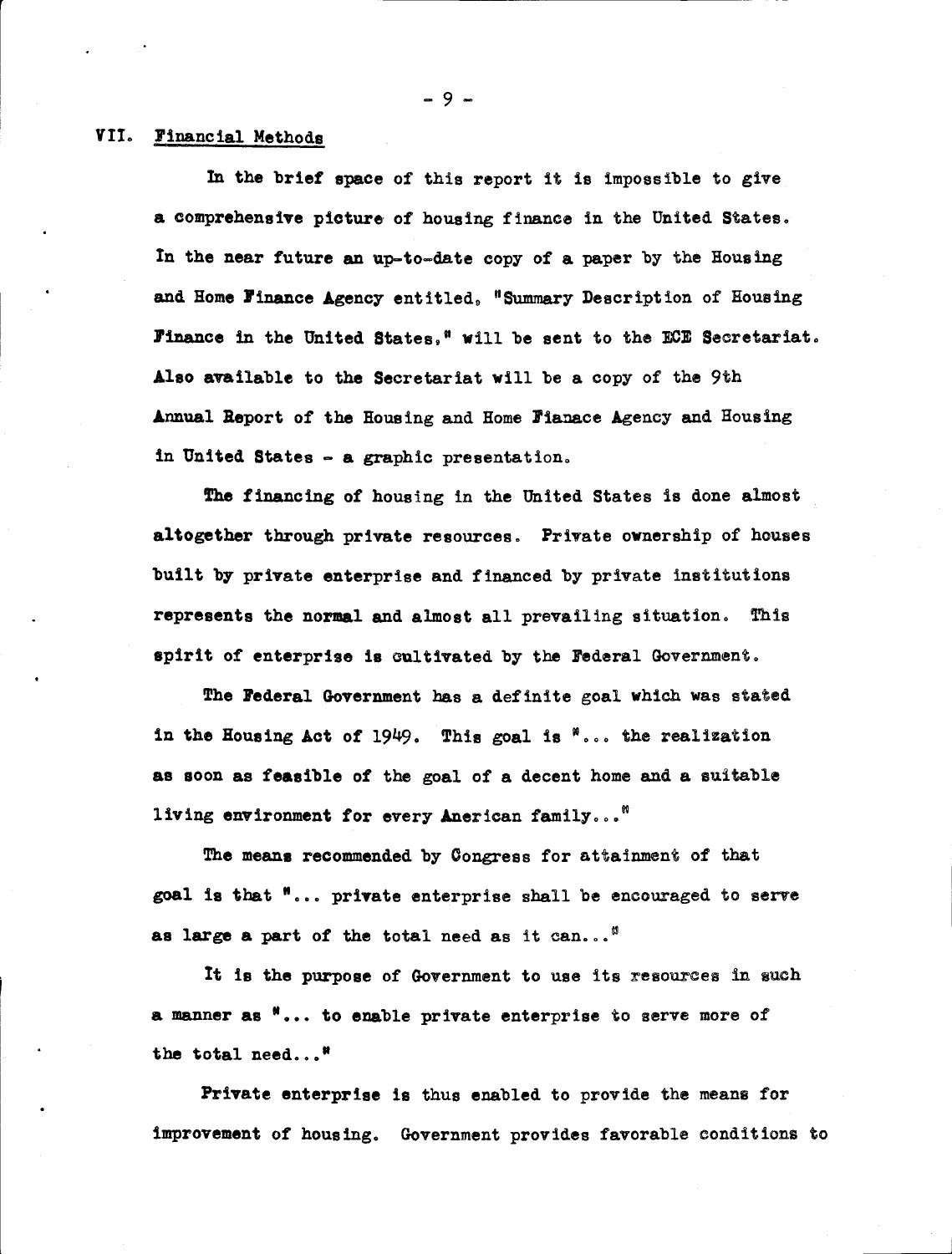make this possible. The success of this policy is evident throughout the land.

## A. Public Housing

Public Housing represents a very small fraction of total housing in the United States. In recent years more than a million non-farm dwellings have been built annually. Housing built for ownership by local housing authorities has represented from  $19,000$  to  $71,000$  units out of this total. Nevertheless the publicly financed housing has been useful in contributing toward the national policy with respect to those families whose incomes are insufficient to support adequate housing.

#### 1. Capital

The Public Housing Administration makes loans and annual contributions to about 800 local housing authorities organized under enabling statutes of most of the States. According to the Housing Act of 1956, new contracts are limited to those localities which have been certified as having a "workable program" for the prevention and elimination of slums and blight. The responsibility of local housing authorities usually covers a municipality or county. They provide housing for families of low income. The Housing Act of 1956 also made special provision for housing for elderly families and for elderly single persons (65 years of age or over).

The municipalities must assure  $(1)$  tax exemption, which is partially offset by payments in lieu of taxes, not in excess of 10 percent of shelter rent, and (2) demolition of unfit dwellings (or compulsory repair, etc.) in a number equivalent to those newly constructed. The Public Housing Administration contracts to pay the

 $-10 -$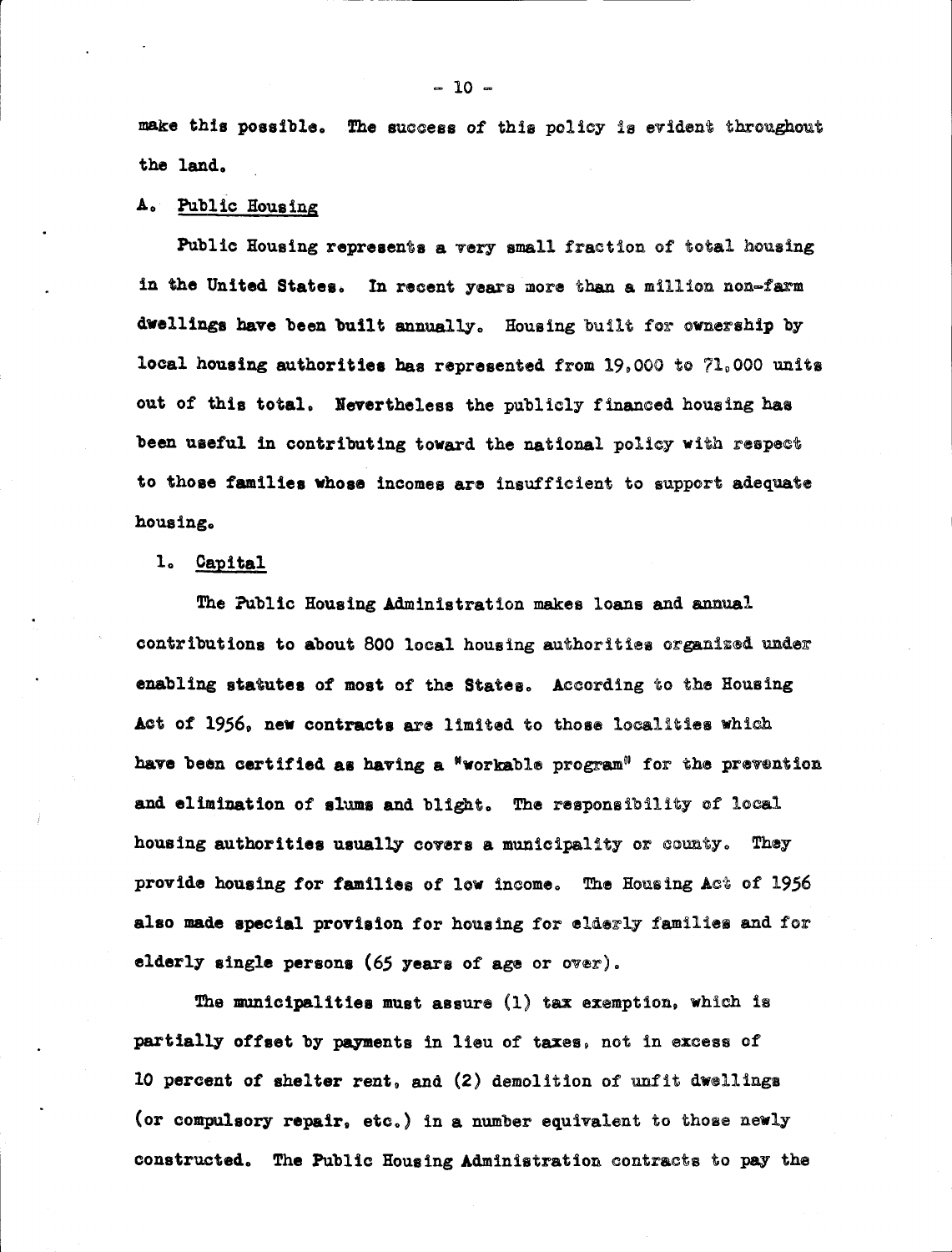local authorities annual amounts which permit them to cover the gap between economic rent and what the tenants can afford to pay. There must remain a spread of 20 percent "between the upper rental limits for admission to the new housing and the lowest rents at which private enterprise is providing a substantial supply of comparable housing." (HHFA Annual Report, 1954.)

PHA is authorized to make preliminary loans to local housing authorities to plan low rent housing projects. During construction, the PHA may advance initial funds until the outstanding debt is sufficient to permit the local housing authority to float short-term notes. The interest cost of the notes in the money market has recently been less than the interest rate charged by the PHA, so that by and large the local authorities look to the private market, rather than to the PHA, for construction financing.

Financing may follow any one or a combination of three methods:

- "Local authorities may sell to private investors  $a<sub>o</sub>$ serial bonds maturing over periods not in excess of 40 years. Payment of interest and principal of these bonds is secured by a pledge of the annual contributions to be paid by PHA..." "Their security features are comparable to obligations directly guaranteed by the Federal Government.<sup>00</sup> (HHFA Annual Report, 1953.)
- $\mathbf{b}$ . "Local authorities can borrow capital funds from PHA for periods up to 40 years at an annual cost equal to the cost of long-term money to the Federal Government.." (HHTA Annual Report, 1953.) at the time a contract for

 $-11-$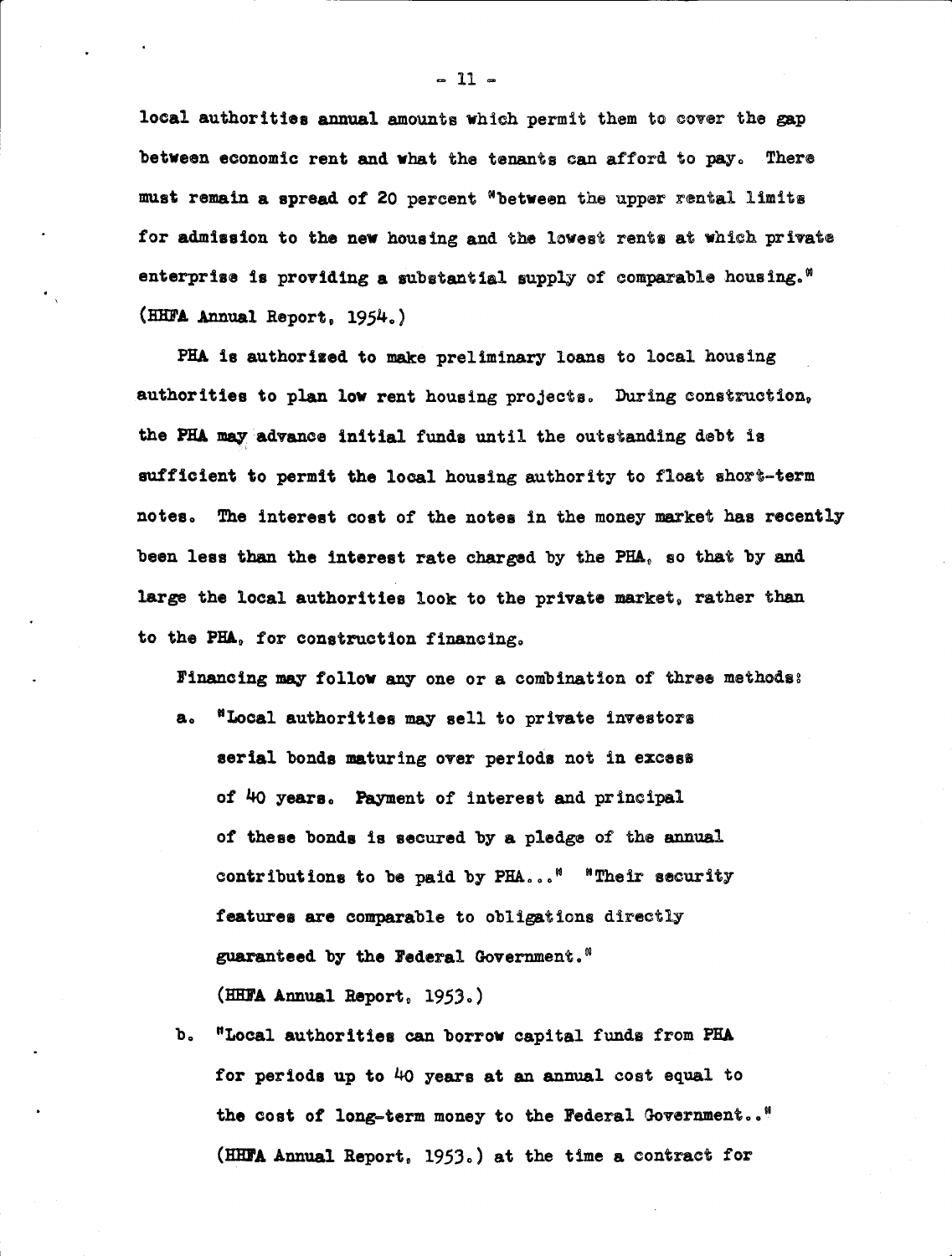a project is approved. Presently, bonds held by PHA are being refinanced through private investors who at the end of 1954 held 95 percent of the obligations of local housing authorities."

It should be noted that local authorities may sell  $c_{\bullet}$ to private investors short-term notes, generally running from 6 months to 1 year. These temporary notes are secured by a commitment of PHA to loan amounts sufficient to cover principal and interest of the temporary notes at their maturity. This arrangement may extend for some time into the period after construction has been completed.

"All of the above obligations of local authorities, like other obligations of State and local public bodies, are exampt from all Federal income taxes. In addition, the obligations of local authorities are usually tax exempt in the authority's own State." (HHTA Annual Report, 1953.)

2. Annual Subsidies

As indicated by the Annual Report for 1955, "Under the 1937 Housing Act, as amended. PHA makes annual contributions to assist local housing authorities in maintaining the low-rent character of public housing projects. The annual contributions contracts entered into with housing authorities after approval of a development program establish the maximum annual contribution fixed by law. The amount of the contribution is limited to a percentage of the project's development cost.

 $-12 -$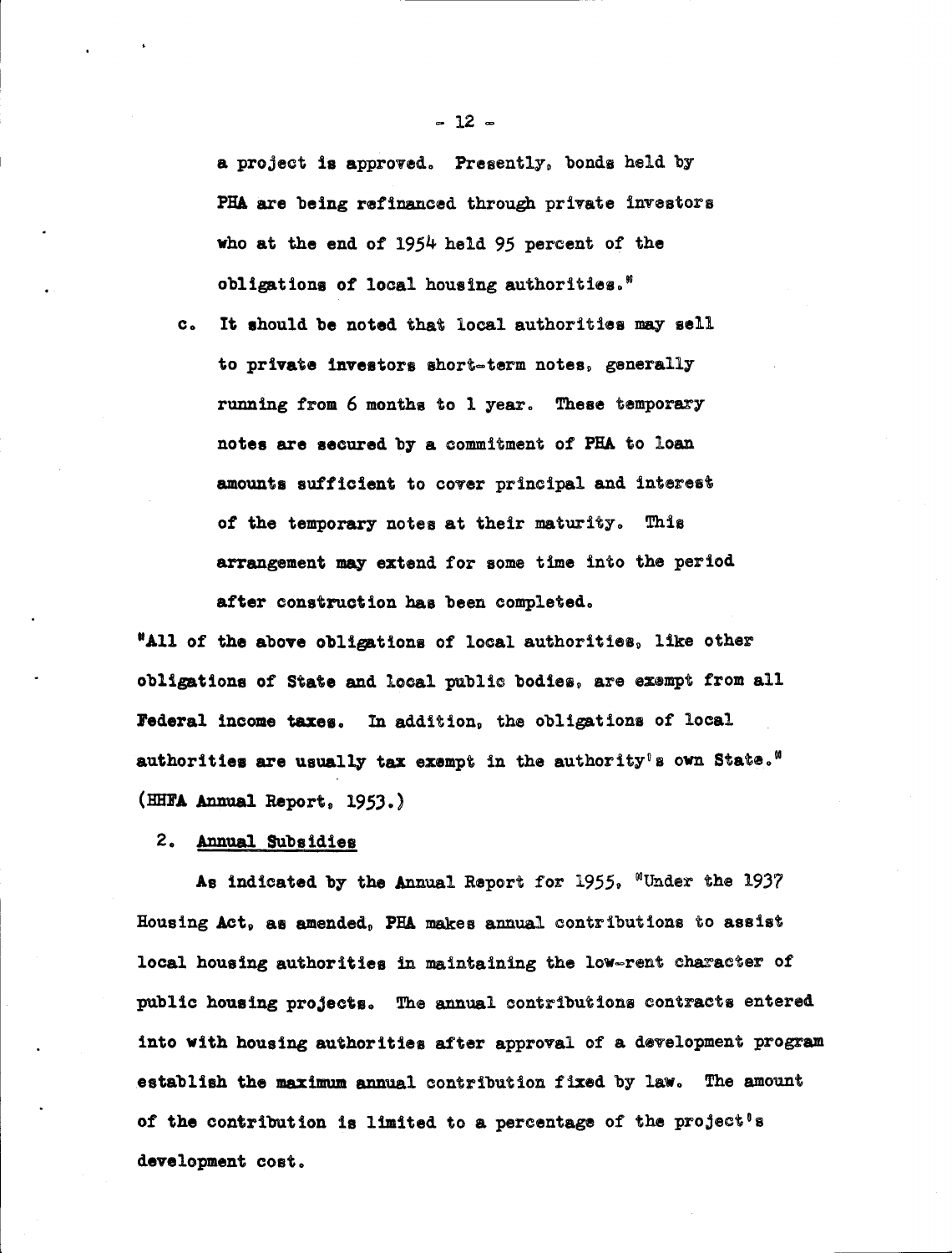"When a project is substantially completed, the local housing authority sells its long-term bonds to private investors. The proceeds from the sale are used by the housing authority to repay all loans from the Federal Government, plus all accrued interest. Money thus obtained by the local authority is protected by PHA's agreement to pay annual contributions. Local housing authority long-term bonds mature in such a way that the debt service (amortization plus interest) will be about the same each year. The annual contribution is sufficient each year to pay the debt service, but is further reduced annually by the funds the authority has available from income after meeting operating expenses, exclusive of debt service."

The maximum annual contribution that might have been paid in the fiscal year 1955 totaled about 91 million dollars. The actual contributions paid were less than 67 million dollars or 73 percent of the maximum that would have been paid had the local authorities needed such assistance.

3. Rent

The median monthly gross rent (including heating and all utilities, whether supplied by the project or the family) of families admitted by local authorities to public housing projects during, for example, the first 6 months of 1955 was \$34. The average rental per unit of all projects of all authorities (with some variations in the utilities covered) was \$33.31 per family per month in the fiscal year ended June 30, 1955.

 $-13 -$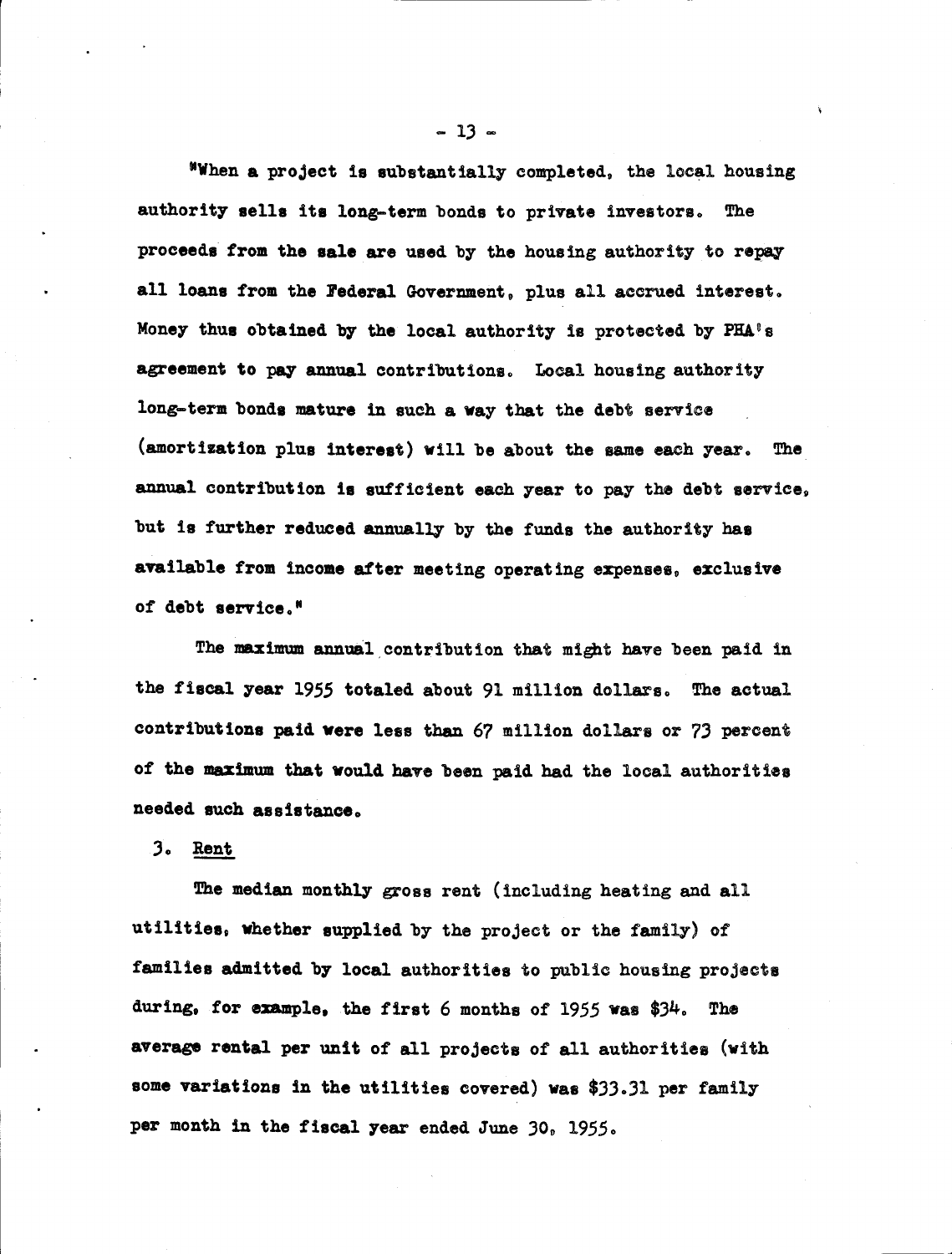Local authorities vary in their rental policies. In many instances, rents are graded in such a manner as to take account of family income in relation to family size.

4. Tenants

In addition to income limits, tenants are selected by reference to conditions of housing in which they live. Moreover, families being displaced by slum clearance or other public activities involving demolitions are frequently given shelter in public dwellings. It is now the policy to make some special provisions for elderly people.

### 5. Costs and Standards

The Public Housing Administration works closely with local housing authorities during the planning stage for projects to assure the maintenance of property planning and structural standards. The PHA publication entitled "Standards for Planning and Design of PHA Aided Low-Rent Public Housing<sup>®</sup> provides a guide. There is also a review of maintenance, operations, and tenant relations throughout the life of a project with a view to encouraging the use of prodedures that have the test of widespread experience. The actual responsibility is left to local authorities. Management "clinics" or seminars for local housing authority officials have given them an opportunity to exchange experiences.

#### B. Private Housing with Public Aid

The United States Government uses loans and grants very sparingly for private housing. The Veterans Administration makes a limited number of direct loans to former servicemen who live in isolated communities where they are unable to obtain credit for housing

 $-14-$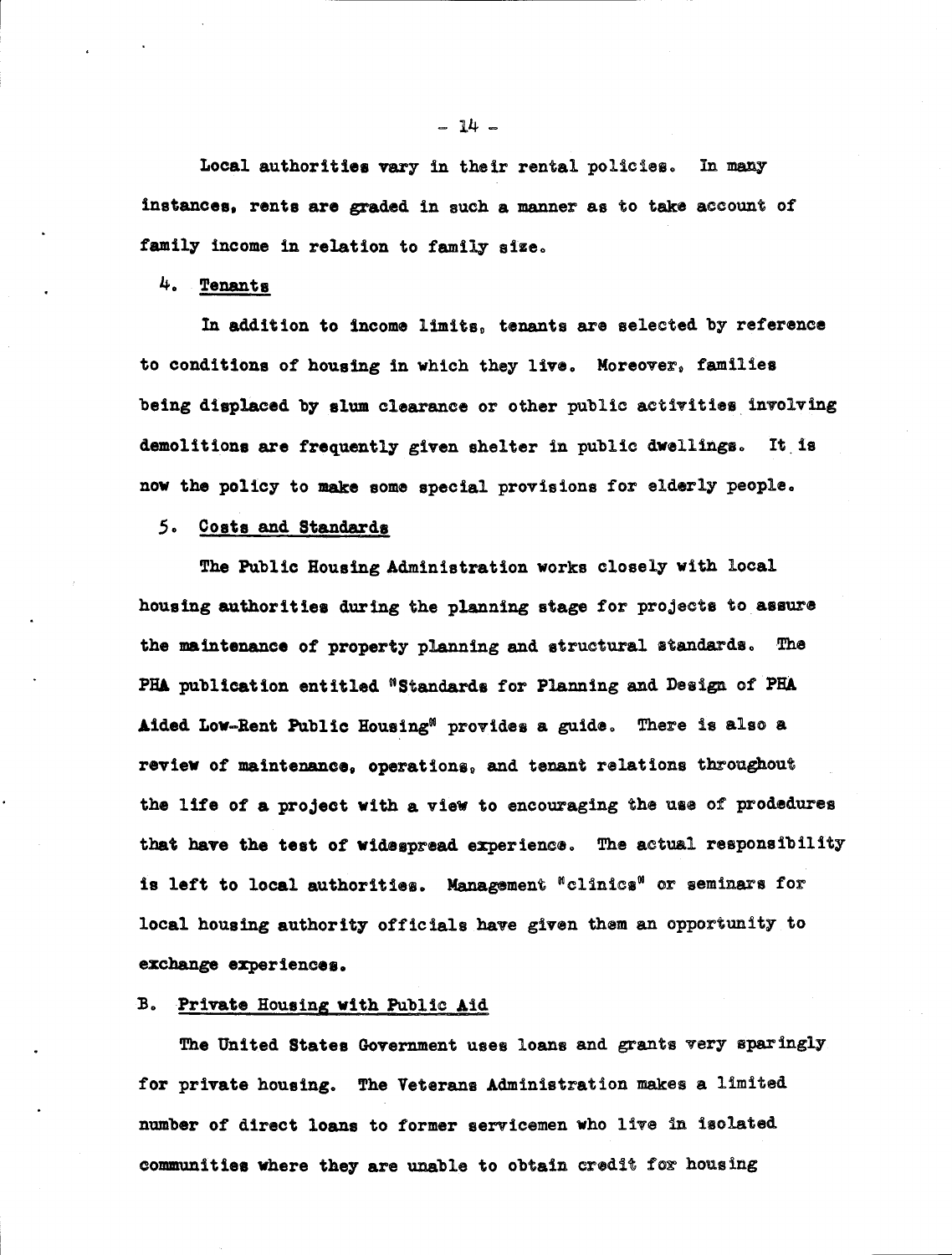through the customary private channels. Also the Farmers Home Administration of the U.S. Department of Agriculture makes direct loans, contributions, and grants to farmers of low income for the construction and improvement of farm housing, in cases where other forms of credit are unavailable. Recently not all of the appropriated funds have been used.

The Housing and Home Finance Agency through its operating units. The Urban Renewal Administration and the Community Facilities Administration, makes various types of grants and loans for planning, urban improvement, community facilities and the like. The Urban Renewal Administration is conducting a large and very wide-spread program to rid the country of slums and prevent the spread of neighborhood deterioration. Under this program the communities are given the grants so as to rid themselves of the undesirable housing. When new housing replaces the old which has been demolished, except for a few public housing projects, there is no subsidy. Subsidies are used to wipe the slate clean but not to draw the new picture. (This is explained in detail in the two HHFA publications mentioned at the beginning of this section on Finance.)

#### C. Private Unassisted Housing

Although the United States Government uses very little money for direct grants or loans for new housing, it freely uses its power to encourage private enterprise.

The Federal Housing Administration insures mortgages made by private lending institutions. For a premium fee paid to FHA the lender largely eliminates the risk of loss. The Veterans Administration

 $-15 -$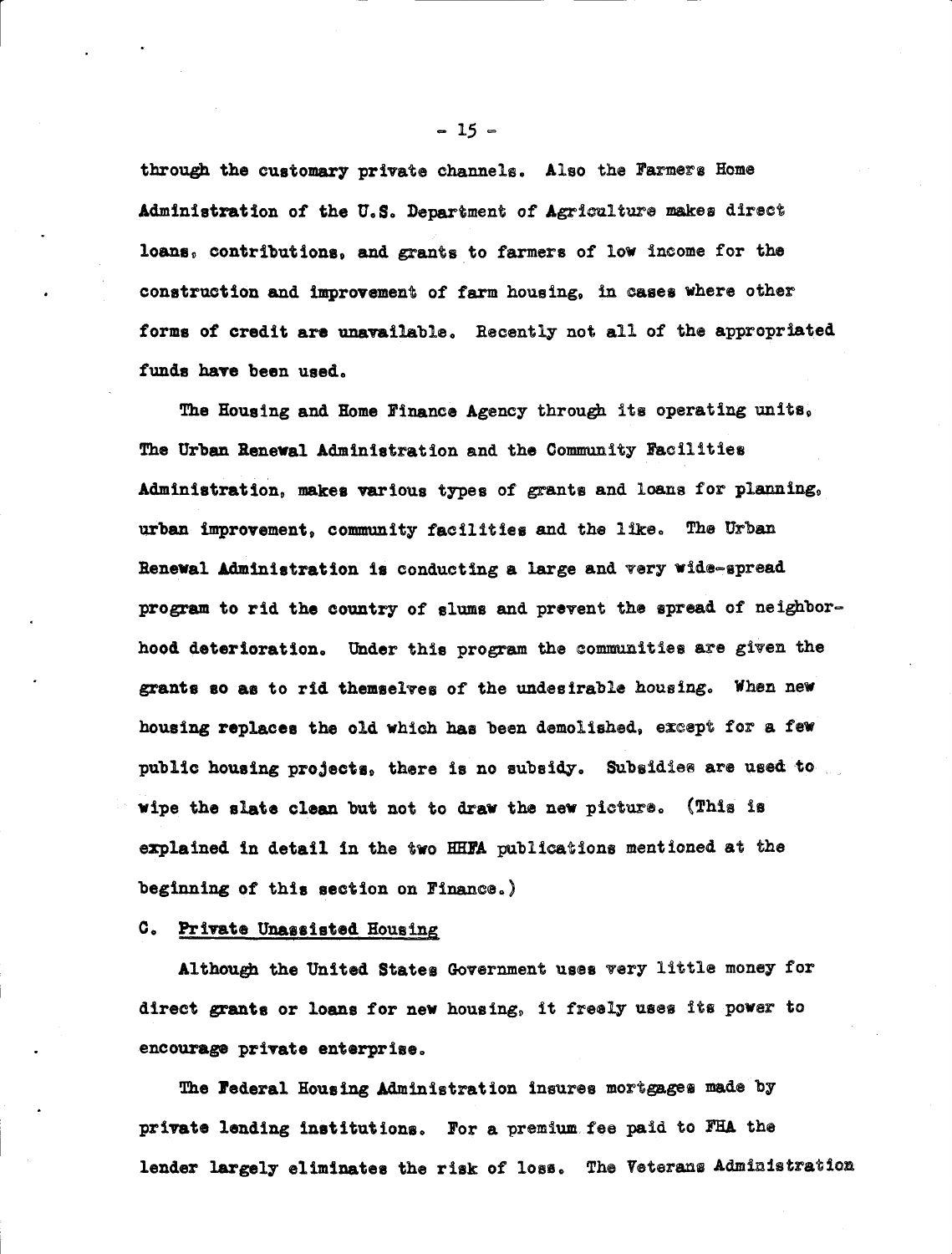guarantees lenders against a substantial portion of the loss they may experience in making loans to former servicemen. For a small premium paid by the local associations. The Federal Savings and Loan Insurance Corporation protects investors in savings and loan associations against the loss of their investment. A much larger investment in mortgages on residential properties is made possible than would otherwise be the case. Similarly, savings deposits in the banks, some of which are invested in mortgages, are insured by the Federal Deposit Insurance Corporation.

At the end of June 1956 about 16 percent of the outstanding mortgages secured by 1 to 4-family residential properties was insured by the Federal Housing Administration. Approximately 28 percent was guaranteed by the Veterans Administration. This left about 56 percent of so-called"conventional" mortgages which was neither insured nor guaranteed. However, a substantial share of the conventional mortgages was held by institutions whose investors were protected by insurance of their shares or deposits.

The estimated mortgage debt for June 30, 1956 on 1 to  $4$ -family structures outstanding by type of holder is:

| <b>Institutions</b> |  |
|---------------------|--|
|                     |  |

#### Billions of dollars

|                                         |  | 94.2 |
|-----------------------------------------|--|------|
| Savings and loan associations           |  | 32.3 |
| Life insurance companies                |  | 19.1 |
| Commercial banks                        |  | 15.9 |
| Mutual savings banks                    |  | 12.0 |
| Federal National Mortgage Association * |  | 2.5  |
| Individuals and all others              |  | 12.4 |

\*Not a primary lender but a secondary holder of mortgages originated by others.

By the year-end the total had risen to 99.2 billion dollars.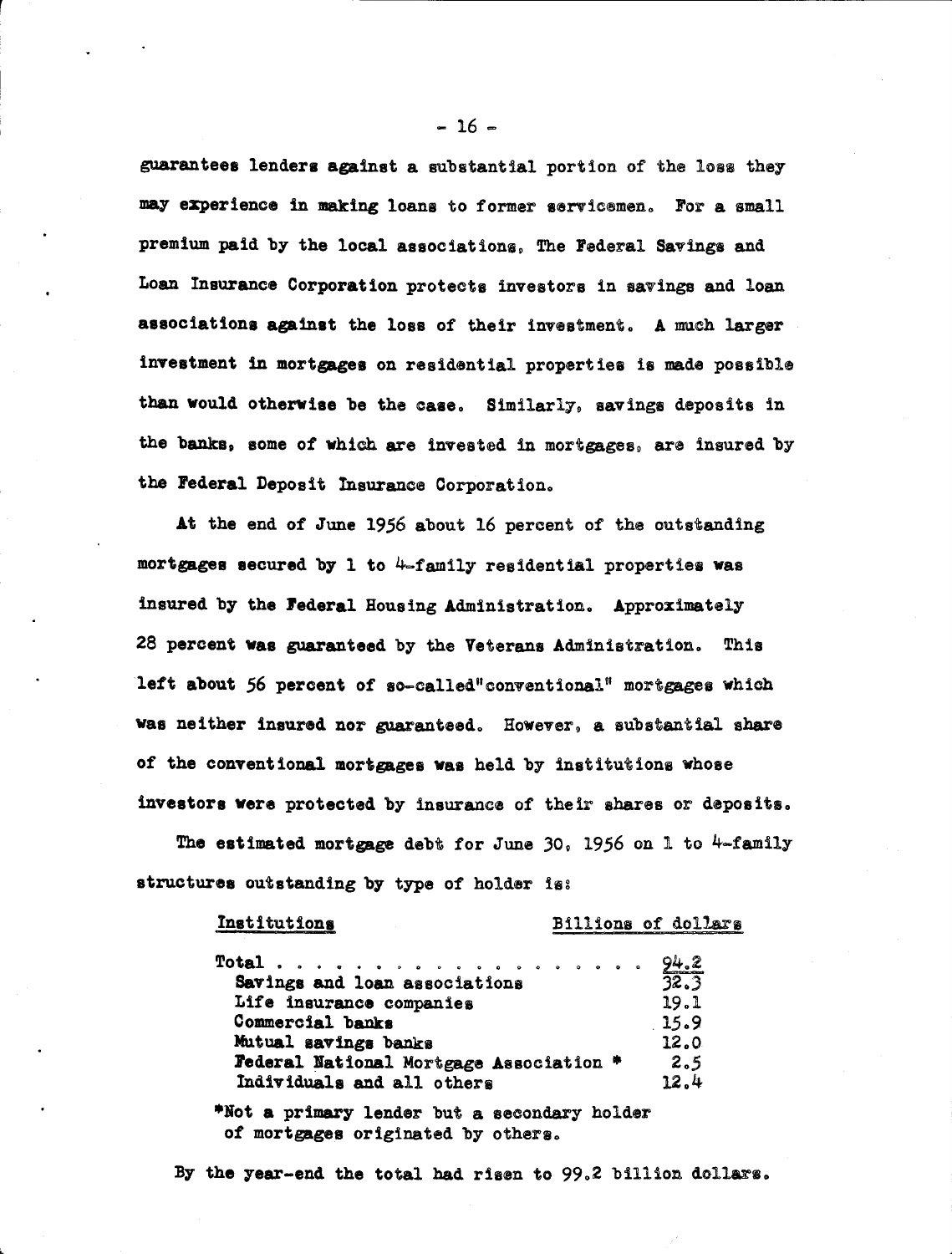At the present time the major responsibility of the Federal Government for housing, (most of which is private unassisted housing), centers in the Administrator of the Housing and Home Finance Agency. The Office of the Administrator is responsible for a variety of policy and program functions; also for the general coordination and supervision or direction of the constituents.

Among the constituent agencies and units which primarily encourage private enterprise are:

- 1. The Federal Housing Administration which insures private institutional lenders against loss on residential mortgages and loans for repairs, etc.
- 2. The Federal National Mortgage Association which has the responsibility for maintaining a secondary market for mortgage loans by purchasing certain FHA-insured and VA-guaranteed mortgages.

Other constituent agencies and units of the Housing and Home Finance Agency which supplement the privately financed phase of housing are:

- 1. The Public Housing Administration which makes loans and annual contributions to local public housing authorities for provision of housing to low income families.
- 2. The Urban Renewal Administration which provides loans and grants to local public agencies for slum clearance and redevelopment and rehabilitation. Such funds are for initial planning, for acquisition and clearance of slum areas, and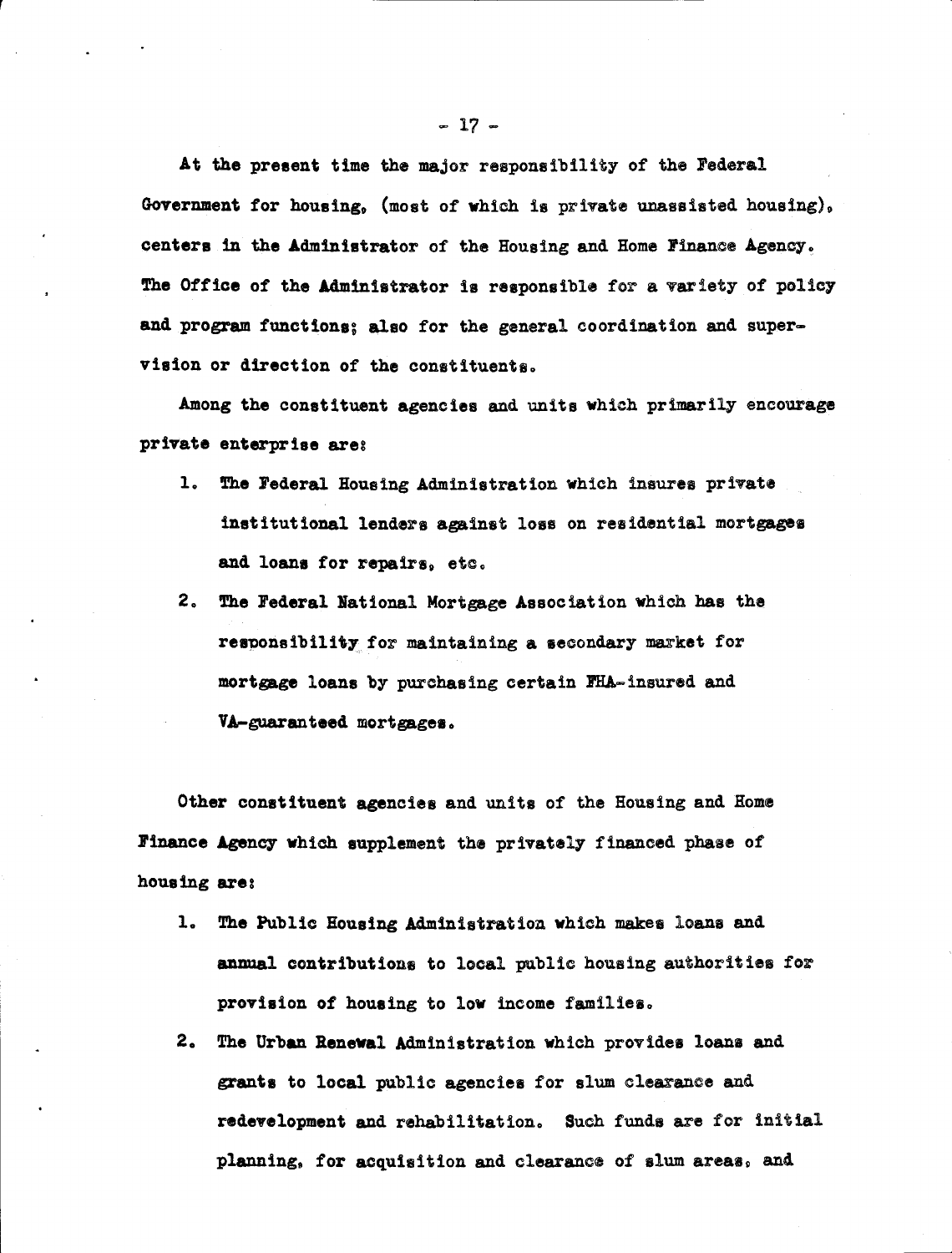for preparation for redevelopment largely by private agencies in those cities with "workable programs" for the prevention and elimination of slums and blight. This Administration also makes grants for urban planning for small cities and regional or metropolitan areas.

The Community Facilities Administration which makes loans, if  $3.$ comparable credit is not otherwise available, to localities where there is a shortage of water and sewage systems, and other public facilities. In addition to such loans for actual construction, funds are made available for the planning of future public works upon the agreement of the applicant to repay such funds when it starts the construction of the public work planned therewith. This Administration also makes loans to colleges for housing students and faculty.

The Federal Home Loan Bank Board, now independent of HHFA, is composed of three appointed officials who serve as a policy making body within the executive branch of the Government. This Board is responsible for the policy and regulations of the entire Home Loan Bank System, and the Federal Savings and Loan Insurance Corporation. It is also responsible for the chartering, regulation and supervision of about 1,700 Federal Savings and Loan Associations. The Home Loan Bank system is made up of eleven Banks owned by approximately 4400 member thrift and home financing institutions, largely savings and loan associations. Some savings banks also hold stock in the Banks. The member institutions are enabled to obtain credit on the collateral of home mortgages from the Home Loan Banks. The Banks

 $-18-$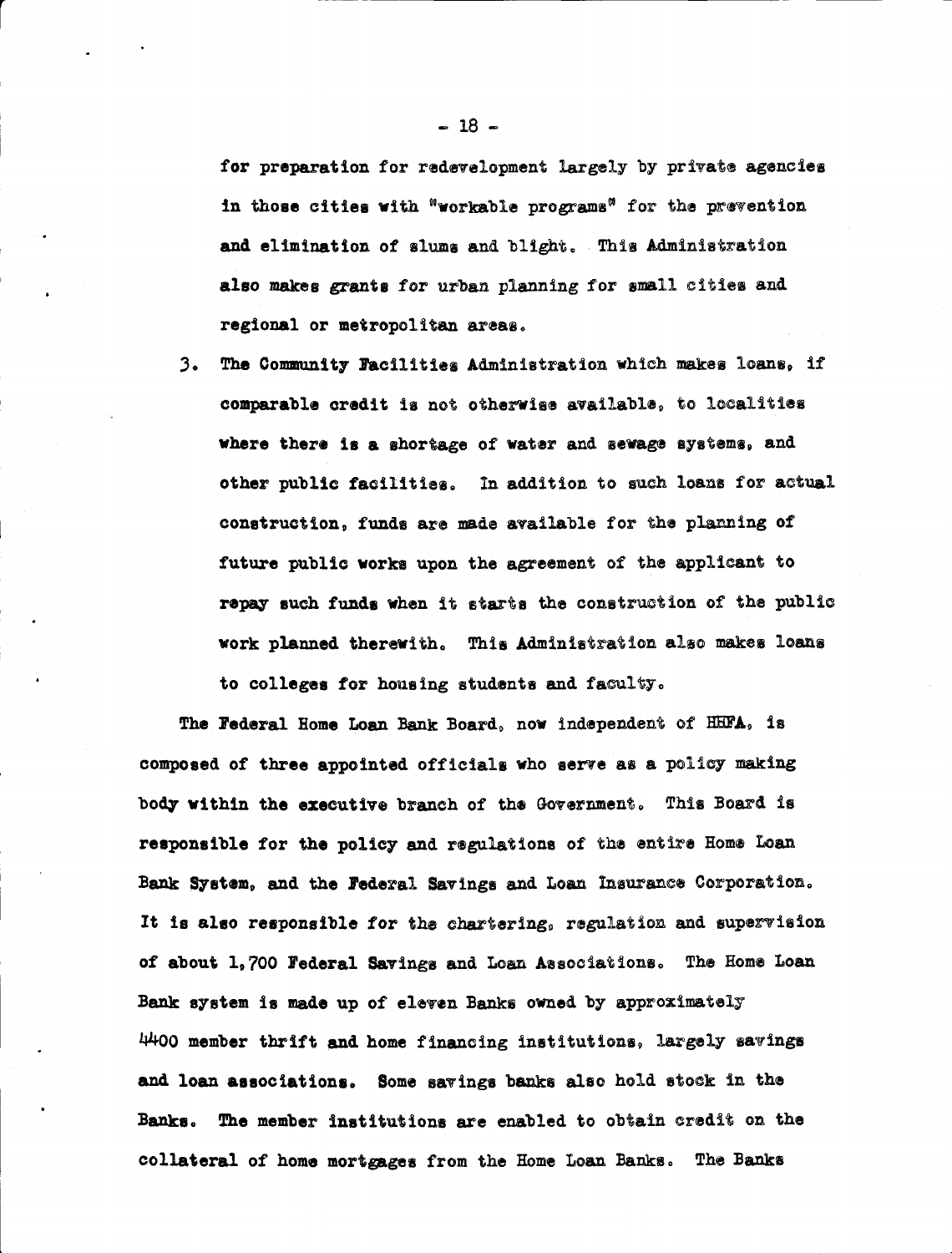in turn obtain funds from the capital market by sale of consolidated debentures. These debentures are not guaranteed in any way by the Government. However, they represent a very excellent form of investment and are bought freely by commercial banks. They commonly are issued for intermediate periods of time, usually for not more than twelve months.

Savings and loan associations are the base for the system. Shareholders in the Federal Savings and Loan Associations have the bulk of the votes for the boards of directors. Each borrower also has a single vote. The shareholders are protected against loss of their savings accounts by the Federal Savings and Loan Insurance Corporation. It is controlled by the Federal Home Loan Bank Board. This Corporation, which has been self-supporting through premiums and fees, guarantees individual deposits in insured savings and loan associations up to \$10,000 each. It is financed by a premium charged participating associations. The Corporation also is authorized to borrow up to \$750 million from the Treasury if the Board determines that the Corporation needs to do so, and the Secretary of the Treasury is directed to make such loans up to that amount. The Corporation is instrumental in affecting improved methods of management of the associations. Sometimes it arranges consolidation, reorganization, or liquidation of unsuccessful associations. The examining division of the Federal Home Loan Bank Board makes regular audits of participating institutions.

As of June 30, 1956, 1955 savings and loan associations held over \$32 billion of a total of over \$94 billion of outstanding debt

 $-19-$